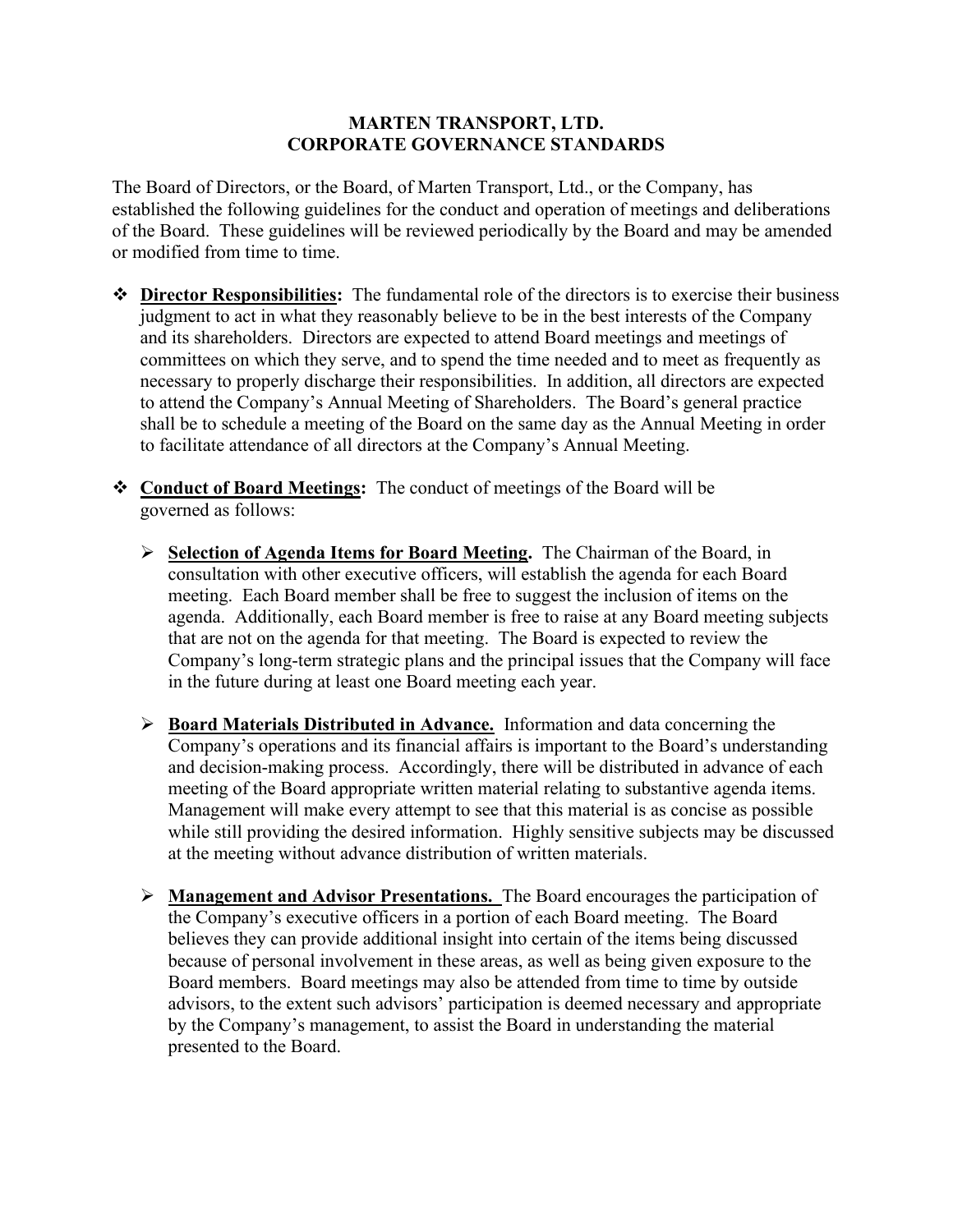- ❖ **Executive sessions of Independent Directors:** The independent directors of the Board will meet separately as a group on a regular basis, and at least two times each year. A director (the "Lead Independent Director") will be selected by the independent directors (in accordance with paragraph entitled "Selection of Lead Independent Director" below) and will assume the responsibility of chairing the regularly scheduled meetings of independent directors and bear such further responsibilities that the independent directors as a whole might designate from time to time. The identity of the Lead Independent Director will be disclosed in the annual Proxy Statement.
- ❖ **Director Access to Executive Officers and Employees:** Each member of the Board shall have full and free access to officers and employees of the Company. Board members will use their judgment to be sure that any such contact is not distracting to the operation of the Company and that such contact be coordinated, to the extent reasonably practicable, with the Chief Executive Officer or President.

## ❖ **Composition of the Board:**

- ➢ **Size of the Board.** It is the sense of the Board to have a minimum of five (5) and a maximum of eight (8) members. Should outstanding candidate(s) become available, the Board will evaluate its size.
- ➢ **Mix of Inside and Outside Directors.** There must be a majority of independent directors on the Board.
- ➢ **Board Definition of What Constitutes Independence for Outside Directors.** An independent director is one who is independent of management and who meets the independence requirements set forth in the federal securities laws and under the rules and regulations established by the Securities Exchange Commission and the Nasdaq Stock Market, as may be amended from time to time. The Board will affirmatively make and disclose in the annual Proxy Statement its determination that each Board member whom it has identified as independent has no material relationship, directly or indirectly, with the Company.
- ➢ **Board Membership Criteria.** The Nominating (Corporate Governance) Committee is responsible for reviewing with the Board on a periodic basis, as necessary, the appropriate skills and characteristics required of Board members in the context of the current make-up of the Board.
- ➢ **Selection of New Director Candidates.** The Board itself should be responsible, in fact as well as procedure, for selecting its own members, determining and reviewing their qualifications. The Board delegates the screening process involved to the Nominating/Corporate Governance Committee. The Committee shall provide new directors with access to internal and external orientation programs to ensure that they have sufficient information about the Company and their duties.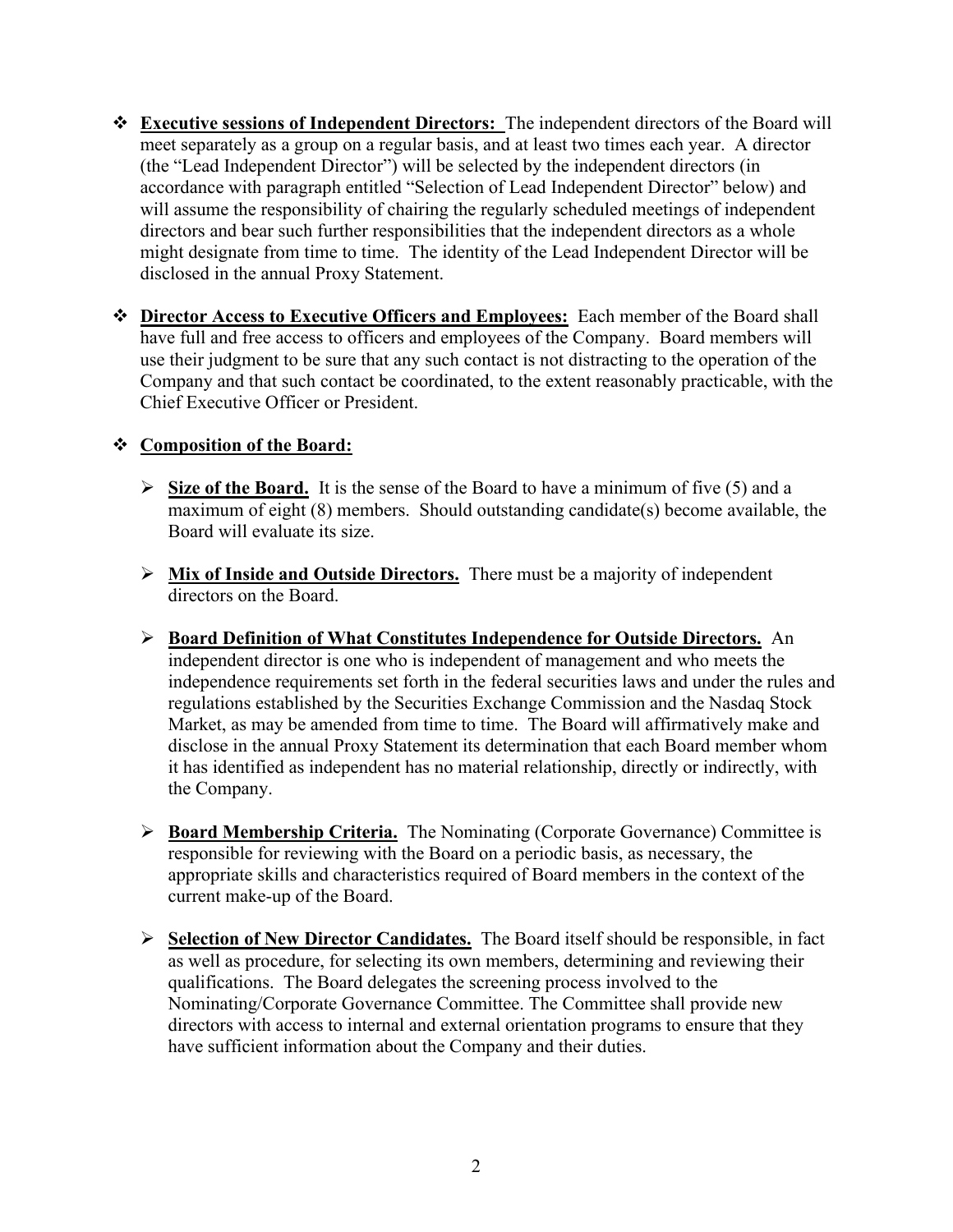- ❖ **Director Compensation:** The Compensation Committee should report once a year to the Board any suggested changes in Board compensation, but with full discussion and concurrence by the full Board.
- ❖ **Annual Performance Evaluation:** The Board of Directors will conduct an annual selfevaluation to determine whether it and its committees are functioning effectively. The Chairman of the Board, or the Lead Independent Director if designated by the Board, will receive comments from all directors and report annually to the Board with an assessment of the Board's performance. This will be discussed with the full Board following the end of the fiscal year. The assessment will focus on the Board's and the committees' contributions to the Company and specifically focus on areas in which the Board or management believes the Board could improve.
- ❖ **Committees of the Board:** The committee structure of the Board shall at least consist of an Audit Committee, a Compensation Committee and a Nominating (Corporate Governance) Committee. The Board shall convene other committees, such as a Special Committee, as it deems appropriate.
	- ➢ **Frequency and Length of Committee Meetings.** The committee chairperson, in consultation with the committee members, will determine the frequency and length of the meetings of the committee in adherence to the committee charter.
	- ➢ **Committee Agenda.** The chairperson of the committee, in consultation with the appropriate members of management and staff and outside advisors (independent auditors, legal counsel etc.), if appropriate, will develop the committee's agenda.
	- ➢ **Committee Charter.** Each committee, unless otherwise directed by the Board, shall develop a charter for approval by the full Board. The charter will set forth the purpose, policies, organization and responsibilities of the committees. The charters of the Audit Committee, the Compensation Committee and the Nominating (Corporate Governance) Committee shall be subject to periodic review by the Board.
	- ➢ **Committee Membership.** The Audit Committee, the Compensation Committee, and the Nominating (Corporate Governance) Committee shall each consist of three or more directors, each of whom shall satisfy the independence requirements set forth in the federal securities laws and under the rules and regulations established by the Securities Exchange Commission and the Nasdaq Stock Market, as may be amended from time to time. In addition, at least one member of the Audit Committee shall be an "audit committee financial expert" for purposes of the regulations promulgated pursuant to the Sarbanes-Oxley Act of 2002. Committee members will be appointed by the Board of Directors.
- ❖ **Selection of Lead Director:** If the Chairman of the Board is the Chief Executive Officer or President, and/or not an independent Board member, the Board will consider the election of an independent Board member as the Lead Independent Director.